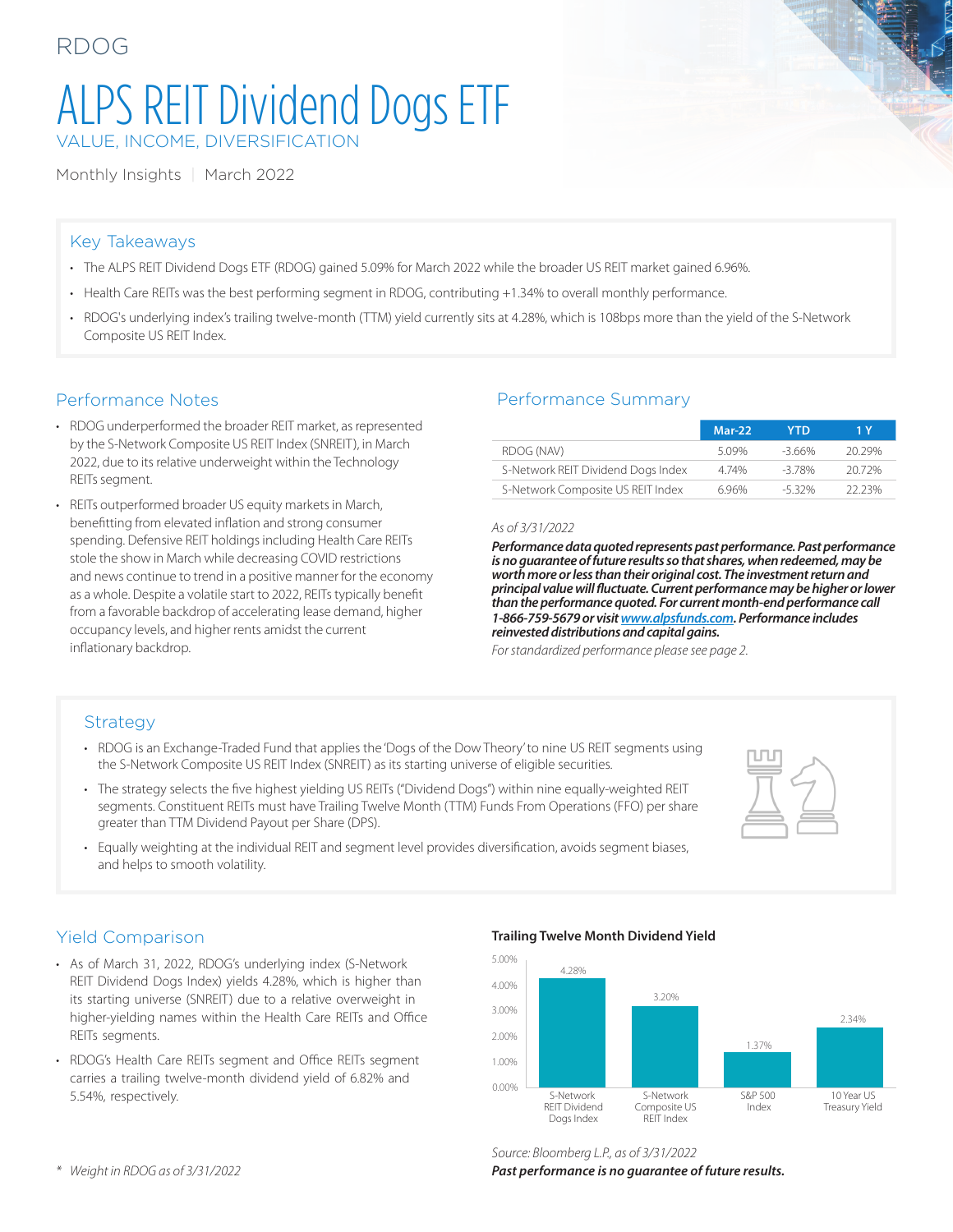# RDOG Monthly Insights | March 2022 ALPS REIT Dividend Dogs ETF

### Contribution to Return

- RDOG's Health Care REITs segment performed the best during the month of March 2022. LTC Properties Inc. (LTC US, 2.46% weight\*), a broad health care entity operator, gained 14.30% receiving analyst price target upgrades from the likes of Credit Suisse, RBC, and Berenberg, stating stabilization in troubled properties to drive growth. Technology REITs holding, Iron Mountain Inc. (IRM US, 2.51% weight\*), jumped over 12% as the storage and information company benefitted from the continuing shift from physical to digital data storage.
- In our opinion, while REITs face headwinds related to tightening financial conditions by the FED, there are reasons for optimism. A strong M&A backdrop, a rebounding service economy, and pricing power for rental operators to pass on inflationary costs to tenants are all positive catalysts for REIT performance.

#### **Contribution to Return by Segment**



*Source: Bloomberg L.P., as of 3/31/2022 Past performance is no guarantee of future results.*

### Price Multiples

|                                   | <b>RDOGX Index</b> | <b>SNREIT Index</b> |
|-----------------------------------|--------------------|---------------------|
| Price/Funds From Operations Ratio | 23.93x             | 31.58x              |
| Price/Book Ratio                  | 2.00x              | 2.86x               |
| Price/Cash Flow Ratio             | 15 97x             | 2340x               |
| Trailing Twelve Month Yield       | 4.28%              | 3.20%               |
| RDOG 30-Day SEC Yield             | 403%               |                     |

*Source: Bloomberg L.P., as of 3/31/2022*

*Past performance is no guarantee of future results. \* Weight in RDOG as of 3/31/2022*

### Valuation Update

- RDOG's underlying index continues to exhibit depressed valuations when compared to its historical averages, while the S-Network Composite US REIT Index (SNREIT) exhibits historically high valuations.
- The S-Network REIT Dividend Dogs Index's current P/FFO ratio of 23.93x remains at a significant discount to SNREIT's current P/FFO ratio of 31.58x. Similarly, RDOG's underlying index TTM dividend yield of 4.28% is far in excess of 3.20% for SNREIT.
- 

# ALPS REIT Dividend Dogs ETF (RDOG) Performance\*\*

|                                                 | <b>Cumulative</b><br>as of 3/31/2022 |           |            | Annualized<br>as of 3/31/2022                                             |                |                          |       |       |                 |
|-------------------------------------------------|--------------------------------------|-----------|------------|---------------------------------------------------------------------------|----------------|--------------------------|-------|-------|-----------------|
| <b>Total Returns</b>                            | 1 M                                  | 3 M       | <b>YTD</b> | SI <sup>1</sup>                                                           | 1 <sub>Y</sub> | 3Y                       | 5 Y   | 10 Y  | SI <sup>1</sup> |
| NAV (Net Asset Value)                           | 5.09%                                | $-3.66%$  | $-3.66%$   | 77.57%                                                                    | 20.29%         | 6.88%                    | 7.73% | 7.41% | 4.22%           |
| Market Price                                    | 5.25%                                | $-4.20\%$ | $-4.20\%$  | 77.43%                                                                    | 20.12%         | 6.94%                    | 7.72% | 7.40% | 4.21%           |
| S-Network REIT Dividend Dogs Index <sup>2</sup> | 4.74%                                | $-3.78\%$ | $-3.78\%$  | $\qquad \qquad -$                                                         | 20.72%         | $\overline{\phantom{a}}$ |       |       |                 |
| S-Network Composite US REIT Index <sup>2</sup>  | 6.96%                                | $-5.32\%$ | $-5.32\%$  | $\hspace{1.0cm} \rule{1.5cm}{0.15cm} \hspace{1.0cm} \rule{1.5cm}{0.15cm}$ | 22.23%         | $\overline{\phantom{a}}$ |       |       |                 |

*Performance data quoted represents past performance. Past performance is no guarantee of future results so that shares, when redeemed, may be worth more or less than their original cost. The investment return and principal value will fluctuate. Current performance may*  be higher or lower than the performance quoted. For current month-end performance call 1-866-759-5679 or visit *www.alpsfunds.com. Performance includes reinvested distributions and capital gains.*

*Market Price is based on the midpoint of the bid/ask spread at 4 p.m. ET and does not represent the returns an investor would receive if shares were traded at other times.*

*\*\* Effective 1/2/2020, the ETF changed its underlying index and principal investment strategies; consequently, the ETF's total returns shown for the periods prior to 1/2/2020 are not necessarily indicative of the performance of the ETF as it is currently managed. 1 Fund inception date: 5/7/2008*

*<sup>2</sup> The Indexes commenced operations after RDOG's inception date. The S-Network REIT Dividend Dogs Index commenced operations on 10/29/2019 and the S-Network Composite US REIT Index commenced operations on 2/12/2016.*

*Total Operating Expenses: 0.35%*